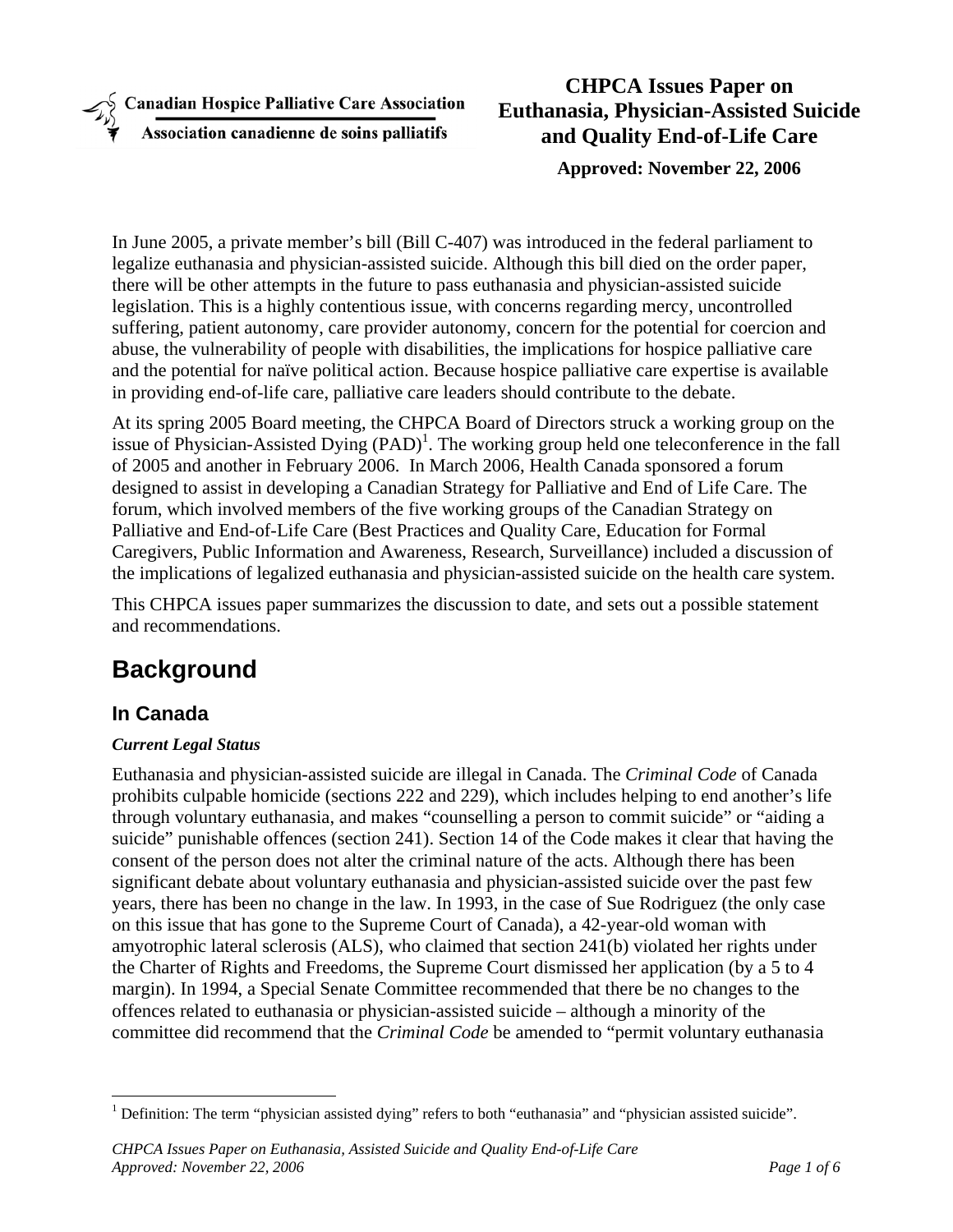for competent individuals who are physically incapable of committing suicide", as well as an exemption to protect people who assist in another person's suicide.

Despite the lack of change to the law, there is a clear trend toward leniency in sentencing people, some of them doctors, who have been convicted under the Code. The same Special Senate Committee recommended that, under certain circumstances, the Crown should be able to give less severe penalties to people found guilty of the offences related to counselling or aiding suicide or euthanasia.

#### *The Practice in Canada*

There is limited accurate data regarding how common voluntary euthanasia and physicianassisted suicide are in Canada. Because these practices are illegal, they are rarely reported. The current death certificate process does not identify the proportion of people who die at home as opposed to in a hospital or other care setting. As a result, most community home deaths do not come to the attention of the coroner – unless someone lodges a complaint or asks for an investigation – so it is difficult to assess to what extent home deaths might be "assisted".

#### *Public and Professional Attitudes*

In Canada, according to a 1994 survey, more than 75% of the general public support voluntary euthanasia and physician-assisted suicide for people who are terminally ill and who have a poor likelihood of recovery<sup>2</sup>. However, between  $75\%$  and 83% oppose the practices for patients with reversible conditions, elderly disabled people who feel they are a burden on others, and elderly people with only minor physical ailments. The survey does not indicate whether respondents were aware of or were offered alternatives to physician-assisted suicide.<sup>3</sup>

A 1996 survey of Canadian physicians indicates that 24% would be willing to practice voluntary euthanasia and 23% would practice assisted suicide if these practices were legalized<sup>4</sup>. Slightly more than half of the responding physicians reported that they would not practice either, while between 20% and 22% were uncertain. Over 40% would be willing to refer patients for voluntary euthanasia or physician-assisted suicide. About 75% believe the practice of voluntary euthanasia, if it is legalized, should be restricted to physicians.

### **Global Trends in Euthanasia and Assisted Suicide**

Other countries are at different stages in their public debate about euthanasia and physicianassisted suicide or – as it is becoming known – physician-assisted dying (PAD).

Physician-assisted suicide is now legal in the Netherlands, Belgium, and in the state of Oregon (USA). Jurisdictions that have legalized euthanasia and physician-assisted suicide have established procedures designed to safeguard patients and prevent abuse. For example, anyone requested physician-assisted suicide must undergo a full palliative care assessment.

In Oregon, the legalization of physician-assisted suicide has not resulted in an increase in the number of people asking for and receiving physician-assisted suicide, but it has resulted in a dramatic increase in the number of palliative care consultations. This may indicate that, when people have appropriate palliative care, they are less likely to ask for physician-assisted suicide.

 $\overline{a}$ <sup>2</sup> Genius SJ, Genius SK, Chang WC. Public attitudes toward the right to die. CMAJ 1994; 150(5):701-702.  $3$  Ibid.

<sup>&</sup>lt;sup>4</sup> Kinsella TD, Verhoef MJ. Reported in The Medical Post 1996; 32(34):90. (Cited with the permission of the authors.)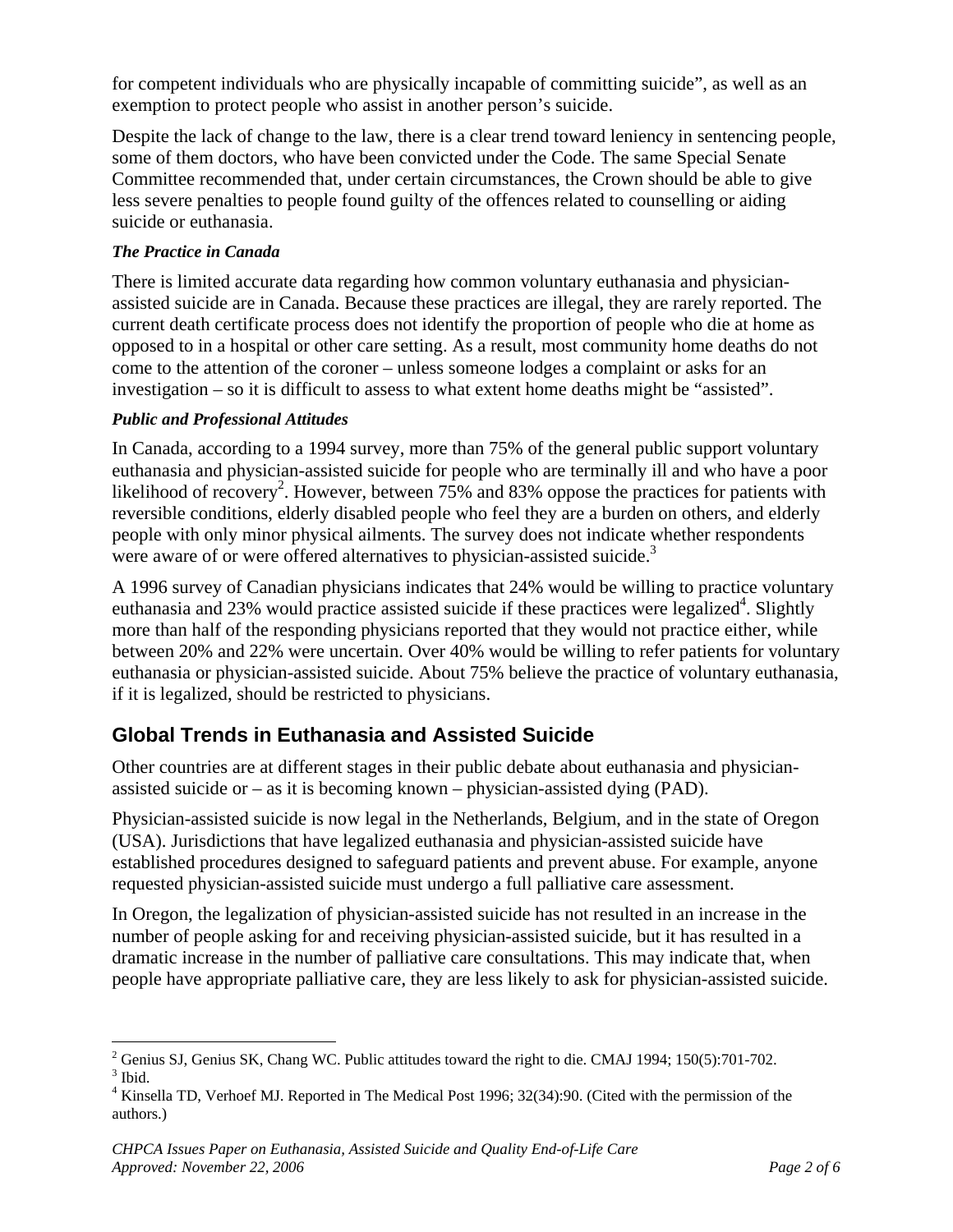### **Factors Leading to Requests for Physician-Assisted Suicide**

Based on the hospice palliative care community's extensive experience in providing end-of-life care, hospice palliative care providers have observed – and these observations are confirmed by research evidence<sup>5,6</sup> – that the desire for euthanasia or physician-assisted suicide usually stems from one or more of the following factors:

- a desire not to be a burden on others
- the individual's need for control over the illness and his or her body/life
- depression and psychological distress often associated with illness<sup>7</sup>
- the pain and suffering caused by all terminal illnesses.

#### **The Role of Hospice Palliative Care**

Comprehensive hospice palliative care – that is, care that strives to meet the physical, psychosocial, social and spiritual needs of people who are dying and their family members – can help alleviate many of the factors that may cause people to consider physician-assisted suicide, particularly the burden on loved ones, depression and pain and symptom management. High quality hospice palliative care can also give the individual a greater sense of meaning and control over his or her life and body.

In the hospice palliative care community, it is our experience that some people advocating to legalize euthanasia and assisted-suicide and some health care providers may be unaware of the options currently available as part of hospice palliative care. For example, people receiving hospice palliative care have the right to refuse treatment, food and/or water. In extreme circumstances at the very end of life when all other methods of care have been tried and symptoms, such as uncontrollable pain or shortness of breath, are intolerable, hospice palliative care patients have the option of therapies such as total sedation which will relieve all forms of patient distress. This decision must be made with patient and family approval. However, clear, nationally accepted guidelines do not exist for palliative sedation in Canada. In these situations, hospice palliative care practitioners continue to respect the patient and families' right to make these choices. The patient and family continue to receive compassionate hospice palliative care services and are not abandoned by hospice palliative care practitioners.

# **Analysis**

 $\overline{a}$ 

Because the Canadian Hospice Palliative Care Association promotes excellence in care for all people with terminal illnesses and their families, our policies must reflect their best interests as well as the values of the larger society. Part of our role is to advocate for policies, services and laws that meet the needs of people at end of life as well as the needs of their families.

<sup>&</sup>lt;sup>5</sup> Van der Maas PJ, van Delden JJ, Pijnenborg L, Looman CW. Euthanasia and other medical decisions concerning the end of life. Lancet 1991; 338:669-674.

<sup>&</sup>lt;sup>6</sup> Chochinov HM, Wilson KG, Enns M et al. Desire for death in the terminally ill. American Journal of Psychiatry 1995; 152:1185-1191.

 $<sup>7</sup>$  A recent study of 200 patients found that 44.5% occasionally wished that death would come soon, but only 17 of</sup> these individuals (8.5%) acknowledged a serious and pervasive desire to die. Of those 17 people, about 10 (58.8%) had symptoms of depression (compared to 7.7% of the patients who had no strong desire to hasten death). It is particularly interesting to note that, in six of the 10, when their depression decreased, so did their desire to die (**Chochinov**, Wilson et al, 1995).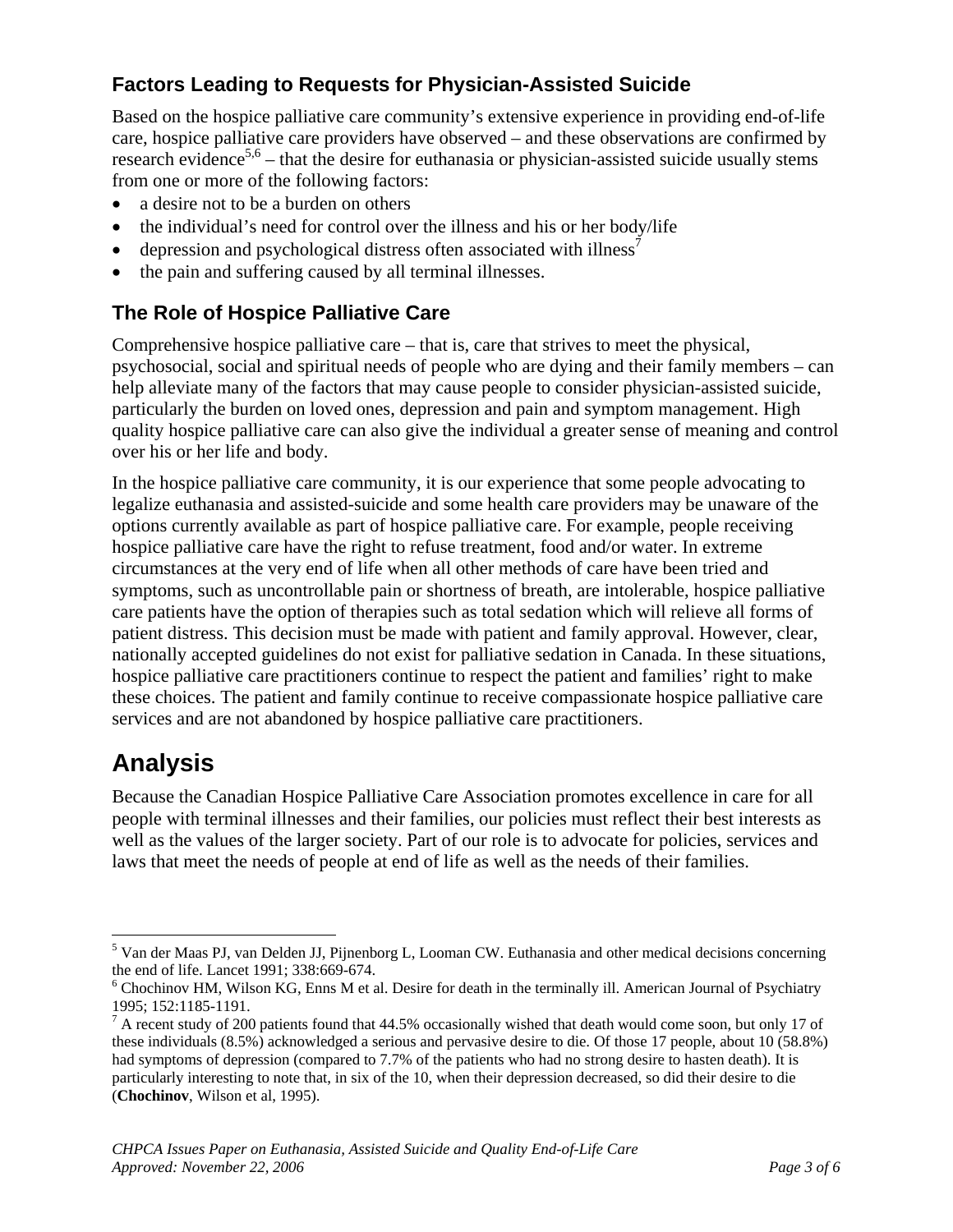In the hospice palliative care experience, the process of dying has meaning and purpose for the person and his or her loved ones. As a field of practice, we have a responsibility to ensure that all those involved in providing hospice palliative care have the knowledge (including an understanding of the alternatives to physician-assisted suicide), attitude and skills to help people at end-of-life manage both physical and emotional suffering, and to support family members. We also have a responsibility to ensure that patients seeking physician-assisted suicide are aware of other options.

However, CHPCA recognizes that, even with access to comprehensive, compassionate end-oflife care, a very small number of Canadians may still ask for assistance to end their lives. The hospice palliative care community has a responsibility to respect and respond to these individuals, while still respecting our own values and principles.

### **Draft CHPCA Statement**

The CHPCA has developed a draft statement that attempts to capture both our fundamental concern regarding issues related to euthanasia and physician-assisted suicide and our respect for those who hold a differing view.

*The Canadian Hospice Palliative Care Association is committed to enhancing the quality of living and the quality of dying for people at the end of life and their families, and does not view euthanasia or physician-assisted suicide as a part of quality end of life care.* 

*Dying will always be associated with some suffering. Good end-of-life care can reduce some of that suffering by relieving the burden on families and assisting with pain and symptom management. For many people, high quality hospice palliative care will be a better option than euthanasia or physician-assisted suicide.* 

*However, despite access to high quality end-of-life care, a small number of Canadians may still choose to have control over their own death. As hospice*  palliative care practitioners, we will respect their right to choose and will not *abandon them. We will continue to provide the same compassionate care to these individuals and their families, but we also have a choice not to participate or to be expected to assist in any efforts that intentionally hasten death.* 

#### **Recommendations**

Before considering legalizing euthanasia and physician-assisted suicide, Canada has a responsibility to ensure that comprehensive, compassionate hospice palliative care is available to all, and that Canadians are aware of these services and how to access them. Any discussion about legalizing euthanasia and physician-assisted suicide must also address complex issues including: the person's capacity to make an informed choice, the implications for vulnerable persons/people with disabilities, ethics, access, the potential for legal challenges, insurance-related issues, and mechanisms to detect and prevent coercion or abuse.

The CHPCA recommends that, before introducing legislation to legalize euthanasia and physician-assisted suicide:

- 1. Policy makers are informed about the complex issues and implications of legalizing euthanasia and physician-assisted suicide.
- 2. Policy makers and practitioners engage Canadians in extensive, open and public debates about the benefits and risks of legalizing euthanasia and physician-assisted suicide, ensuring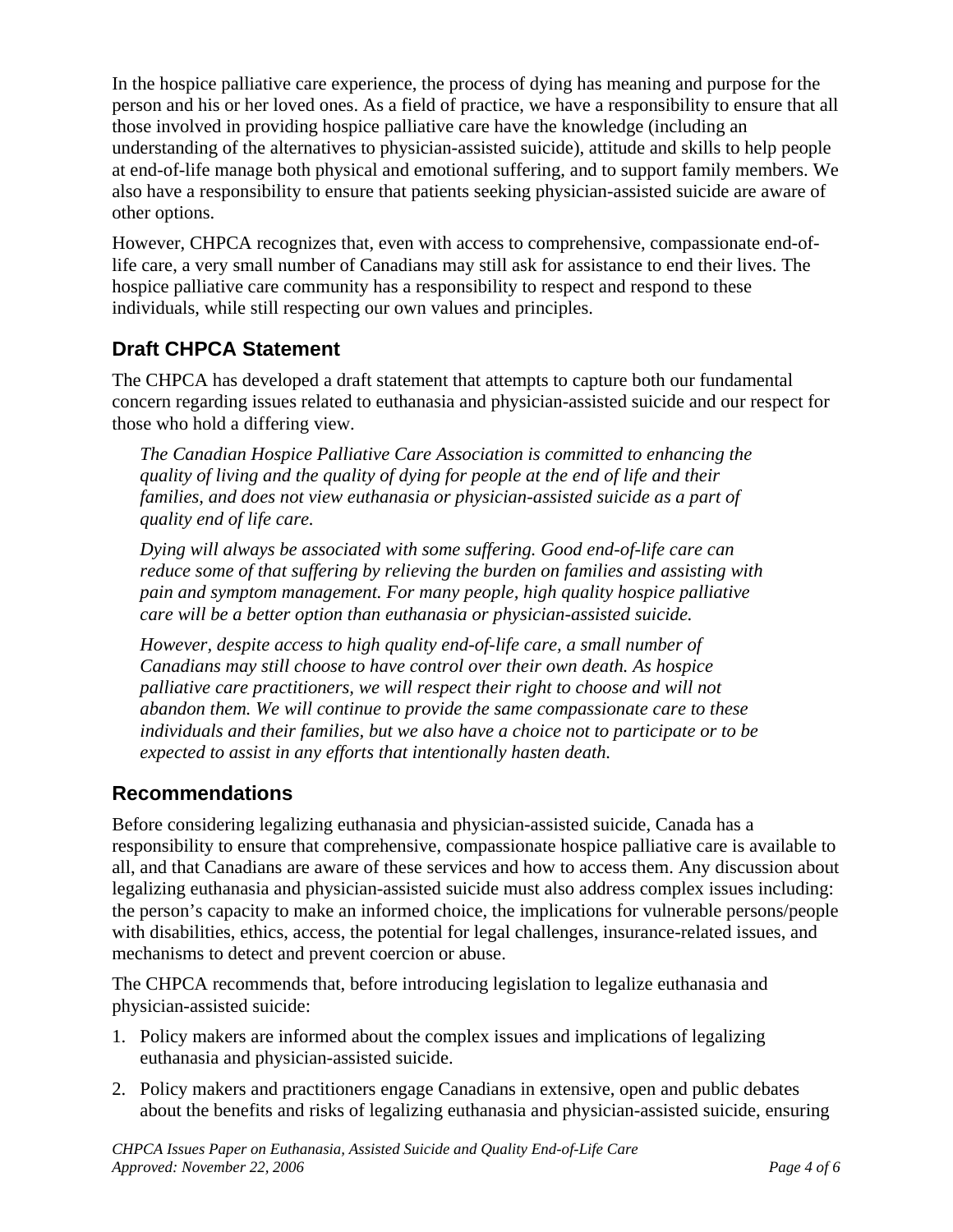they understand the implications of the language being used and are knowledgeable about euthanasia, physician-assisted suicide, and the options available to people at end of life.

- 3. All Canadian jurisdictions move swiftly to ensure that all their citizens have timely access to comprehensive compassionate hospice palliative care services, and ensure that all citizens and their health care providers are aware of the end-of-life services available to them.
- 4. All health care providers caring for people at end of life have the skills and knowledge to address the physical, emotional and spiritual suffering that may lead people to consider euthanasia and physician-assisted suicide.
- 5. All health care providers ensure that patients and families are educated and informed about all aspects of end-of-life care, including advance care planning, living wills, pain and symptom management, issues of withdrawing or withholding therapy such as hydration and nutrition, and alternatives to euthanasia and physician-assisted suicide.
- 6. Any effort to legalize euthanasia and physician-assisted suicide include provisions designed to reaffirm respect for individual dignity, protect vulnerable individuals, prevent coercion and abuse, and ensure the decision is not driven by the lack of availability of appropriate, high quality hospice palliative care.
- 7. The CHPCA work closely with partners to educate the public and policy makers about all aspects of end-of-life care, including advance care planning, living wills, pain and symptom management, issues of withdrawing or withholding therapy such as hydration and nutrition, and alternatives to euthanasia and physician-assisted suicide.

## **Next Steps**

The Canadian Hospice Palliative Care Association would like to hear from our members on this subject, and encourage more debate within the hospice palliative care community.

- Does the proposed statement reflect our values and views?
- Will the recommendations contribute to open, informed debate?
- What are the implications for hospice palliative care programs if euthanasia and physicianassisted suicide are legalized in Canada?

The CHPCA will use the feedback from members to develop an official position statement and to respond to any parliamentary committees on this issue.